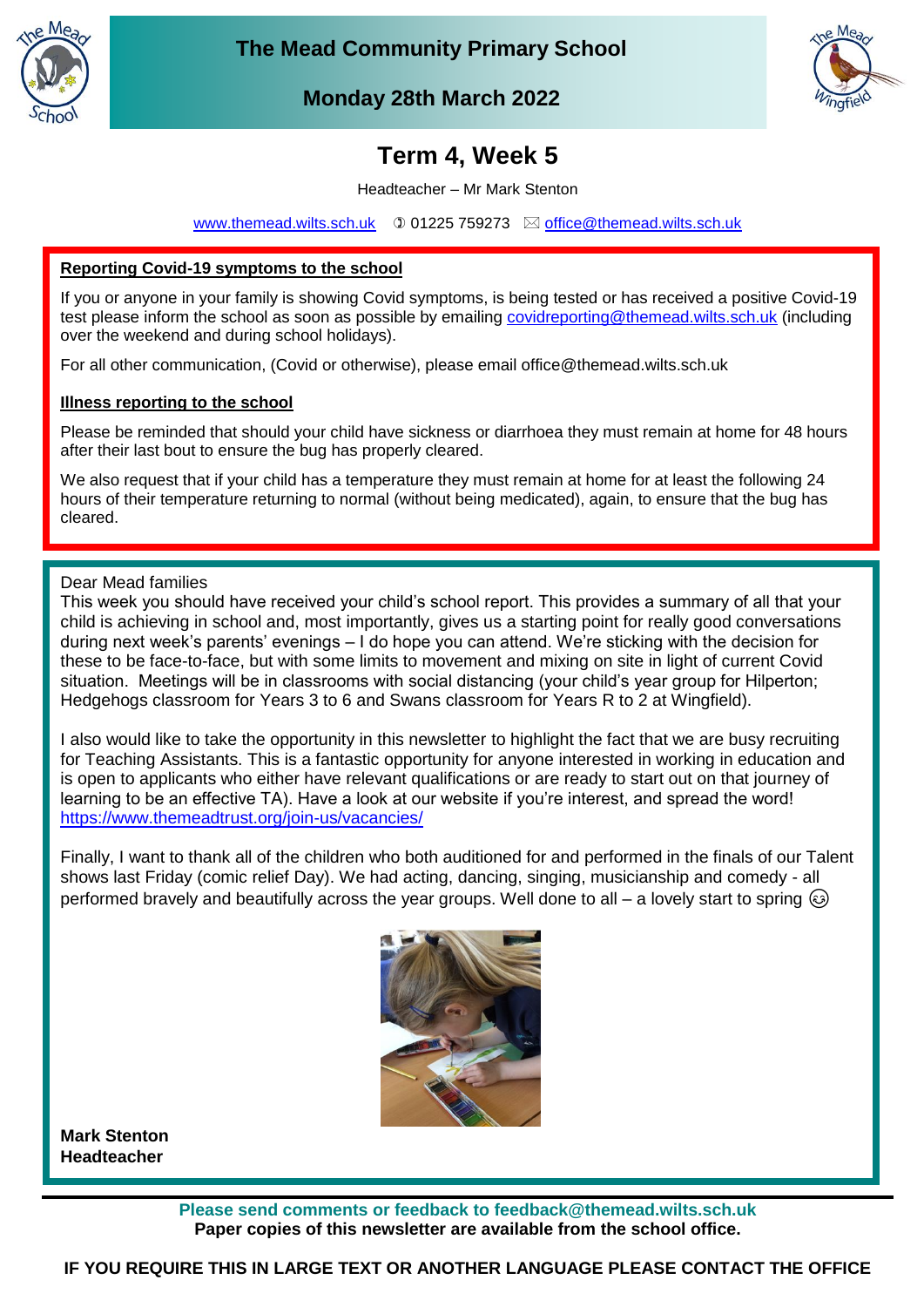



# **Monday 28th March 2022 March 2022**

## **INSET DAYS 6 th June 2022**

**2022 -2023 – 1 st and 2nd September 2022, 31st October 2022, 3rd January 2023, 5th June 2023** *<https://www.themeadtrust.org/news-and-dates/term-dates/>*

| Monday 28 <sup>th</sup> March 2022    | • Swimming lessons for selected children<br><b>PARENT CONVERSATION WEEK BEGINS</b> |
|---------------------------------------|------------------------------------------------------------------------------------|
| Tuesday 29th March 2022               | c                                                                                  |
| Wednesday 30 <sup>th</sup> March 2022 | $\bullet$                                                                          |
| Thursday 31 <sup>st</sup> March 2022  | c                                                                                  |
| Friday 1 <sup>st</sup> April 2022     | • 2.20pm Star of the Week Assembly (parents by invite only)                        |

# **PARENT CONVERSATION WEEK**

Please sign up for a meeting slot if you haven't done so already <https://parents-booking.co.uk/themead>

#### **Follow us**



Wingfield Facebook and twitter are now both @MeadatWingfield Hilperton Facebook and twitter are now both @MeadatHilperton Hilperton Nursery Facebook and Twitter are now both @MeadatOrchard

# **2022 Residentials – Payment Update (Year 4 and Year 6)**

As you will be aware, we have switched our Student Management Information System over to Arbor this week meaning that you are no longer able to make payments for our residentials via Pay360.

Payments can now be made via your personal Abor account. The welcome was sent out to you on Tuesday 22<sup>nd</sup> March.

All payments made via Pay360 up until  $24<sup>th</sup>$  March 2022 have been recorded in the school office. They have not been lost. Only your outstanding balance needs to be paid via Arbor. You will have received payment confirmations from Pay360 each time you made a payment but if you are unsure of how much you have paid, please contact the school office.

# **Reminder - After School Care Bookings**

Please note that the ASC booking system on Arbor is not available from 11am for same day bookings. However, bookings for future dates can still be made. We will of course be able to make bookings for exceptional circumstances, but you will need to phone the school office to arrange this.

> **Please send comments or feedback to feedback@themead.wilts.sch.uk Paper copies of this newsletter are available from the school office.**

**IF YOU REQUIRE THIS IN LARGE TEXT OR ANOTHER LANGUAGE PLEASE CONTACT THE OFFICE**